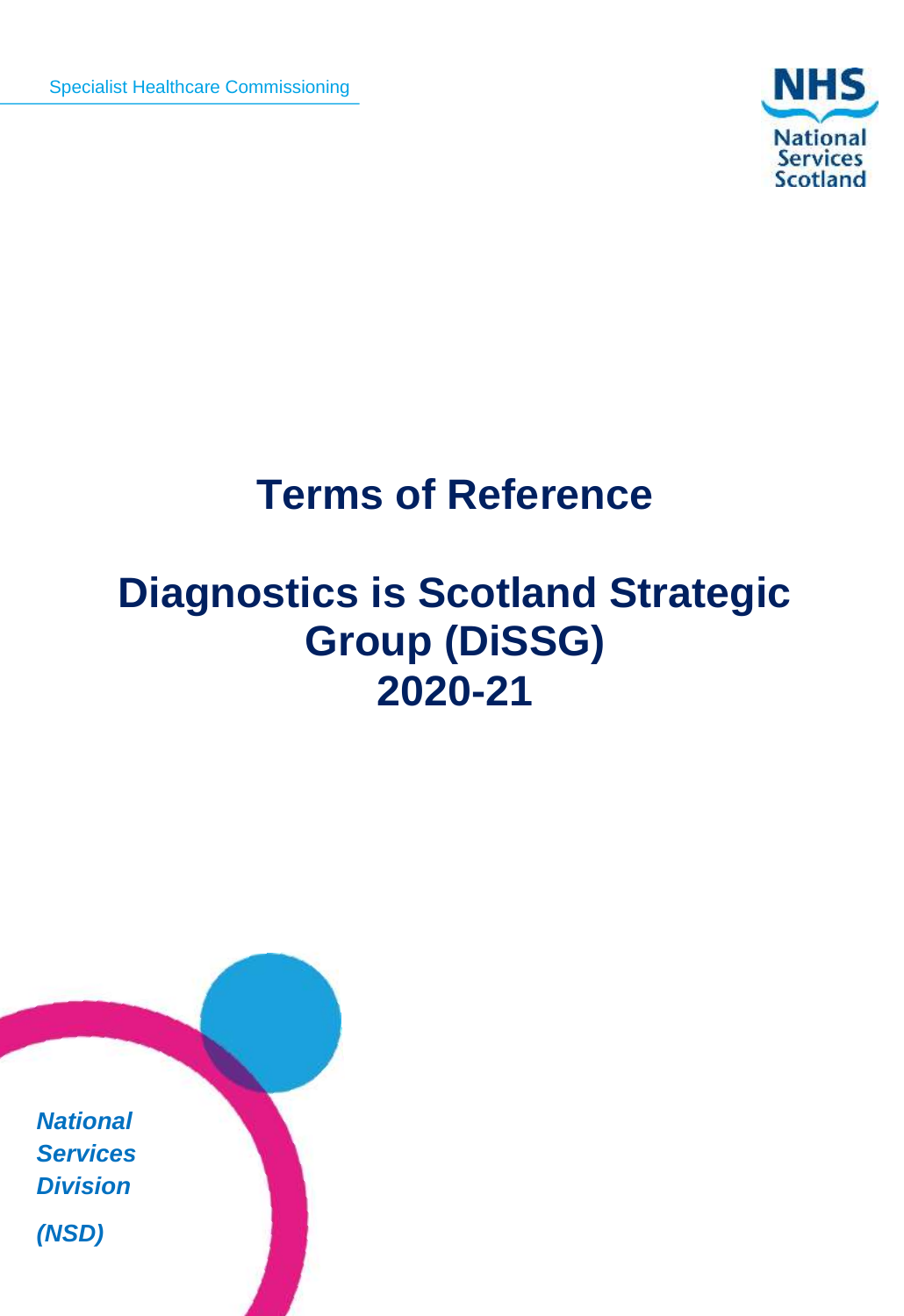## **Table of Contents**

| 2.<br>3.<br>3 1<br>4.<br>5. |
|-----------------------------|
|                             |
|                             |
|                             |
|                             |
|                             |
|                             |
|                             |
|                             |
|                             |
| 6.                          |
| 7.                          |
| 8.                          |
| 9.                          |
| 10.                         |
| 11.                         |
| 12.                         |
|                             |
|                             |

# <span id="page-1-0"></span>**Document Control Sheet:**

#### **Key Information**

| Title:                 | Terms of Reference - Diagnostics in Scotland Strategic Group                                                     |
|------------------------|------------------------------------------------------------------------------------------------------------------|
| Date Published/Issued: | 3rd July 2020                                                                                                    |
| Date Effective From:   | 3rd July 2020                                                                                                    |
| Version/Issue Number:  | 2.2                                                                                                              |
| Document Type:         | Guidance                                                                                                         |
| Document status:       | Review                                                                                                           |
| Author:                | Liz Blackman                                                                                                     |
| Owner:                 | <b>National Services Division</b>                                                                                |
| Approver:              | Jeff Ace. Chair of DiSSG                                                                                         |
| Approved by and Date:  | 3rd September 2020                                                                                               |
| Contact:               | Diane Taylor (0131 275 7663)                                                                                     |
| File Location:         | K:\09 PCF\NSD\Cttees & Grps\Diagnostics in Scotland Strategic<br>Group\DiSSG Governance\ToRs\DiSSG ToR v2.3.docx |

## **Revision History**

| Version | Date       | <b>Summary of Changes</b>  | Name          |
|---------|------------|----------------------------|---------------|
| 0.1     | 01/04/2020 | Changes to Text            | Philli Cottam |
| 0.2     | 01/04/2020 | <b>Additions to Text</b>   | Philli Cottam |
| 0.3     | 19/05/2020 | Changes to Text            | Philli Cottam |
| 0.4     | 27/05/2020 | Changes to Text            | Philli Cottam |
| 1.0     | 03/07/2020 | Defined as Final           | Philli Cottam |
| 2.0     | 25/08/2020 | Changes to Text            | Diane Taylor  |
| 2.1     | 23/11/2020 | Changes to Text            | Diane Taylor  |
| 2.2     | 16/01/2021 | Updated template           | Diane Taylor  |
| 2.3     | 20/08/21   | Updated hierarchy diagrams | Diane Taylor  |
| 2.4     | 05/10/21   | Updated membership         | Liz Blackman  |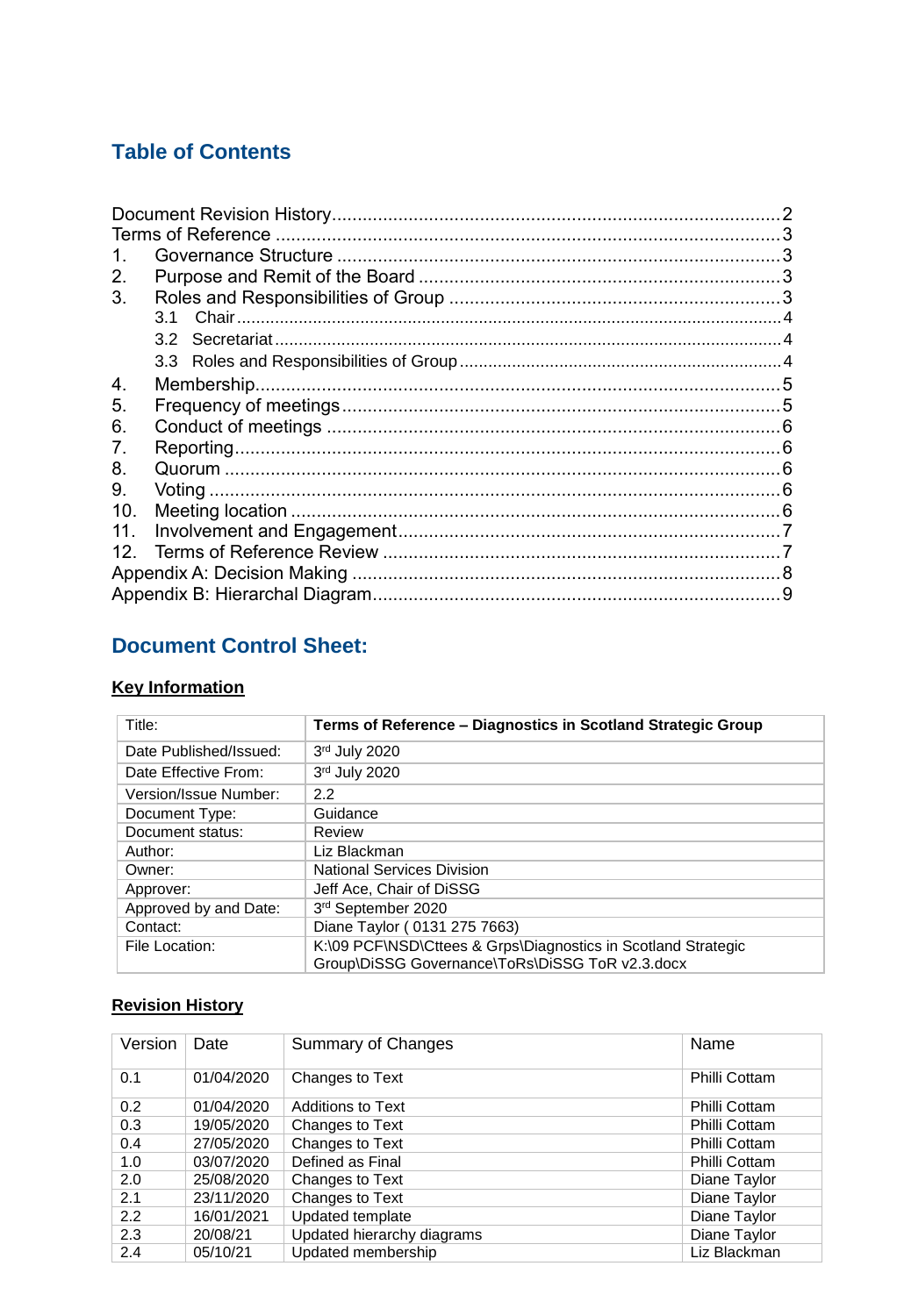# <span id="page-2-0"></span>**Terms of Reference**

#### <span id="page-2-1"></span>**1. Governance Structure**

 The governance structure for the Diagnostics in Scotland Strategic Group (DiSSG) is set out below:



See Appendix B for a more detailed hierarchal diagram

### <span id="page-2-2"></span> **2. Purpose and Remit of the Board**

 The purpose of the Diagnostics in Scotland Strategic Group will be to ensure the continued coherent development and delivery of high quality diagnostic services; taking into account the strategic direction set by the Health and Social Care Delivery Plan and the National Clinical Strategy, in particular the effective and safe quality ambitions:

 *'The most appropriate treatments, interventions, support and services will be provided at the right time to everyone who will benefit, with no wasteful or harmful variation.'*

 *'No avoidable injury or harm to people from the healthcare they receive, and that they are cared for in an appropriate, clean and safe environment at all times.'*

 The group is accountable for overseeing the delivery of relevant transformation programmes. The group is ultimately responsible for ensuring that the programmes achieve the required outcomes and the benefits for diagnostic services as a whole in Scotland are realised.

### <span id="page-2-3"></span> **3. Roles and Responsibilities of Group**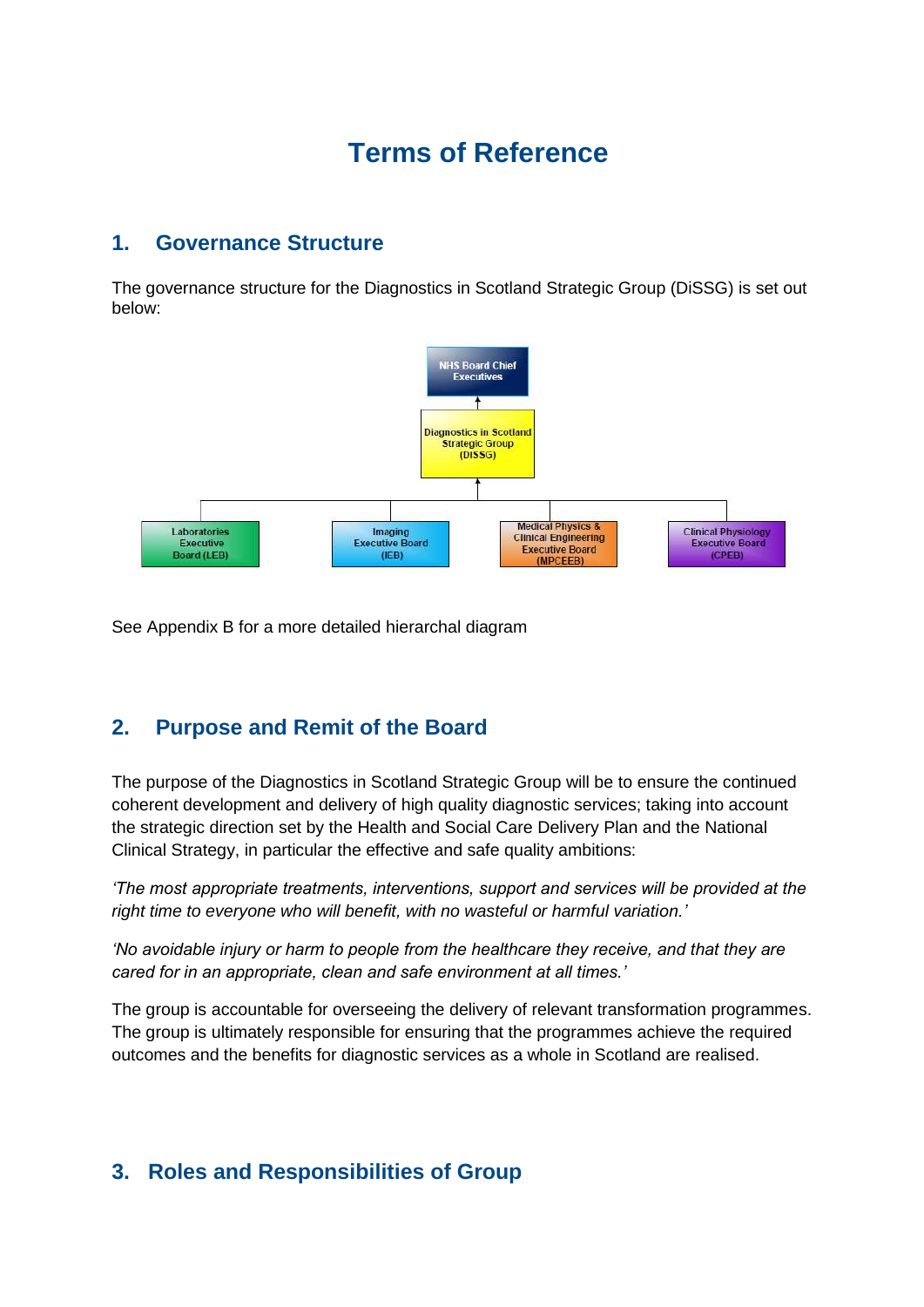#### **3.1 Chair**

<span id="page-3-0"></span>Mr Jeff Ace, Chief Executive NHS Dumfries and Galloway.

#### $3.2$ **3.2 Secretariat**

<span id="page-3-1"></span> Secretariat will be provided by the National Network Management Service, part of the National Screening and Specialist Services Division of NHS NSS.

#### 3.3 **3.3 Roles and Responsibilities of Group**

<span id="page-3-2"></span> The Diagnostics in Scotland Strategic Group will agree and own the vision for diagnostic services in Scotland. This will include responsibility for:

- 1. Overseeing the development and implementation of a national blueprint for laboratories and a future service model for Scotland which aligns to the emerging regional and national Health and Social Care Delivery Plan priorities, and follows the principles set out in the National Clinical Strategy.
- 2. Overseeing the ongoing development and implementation of the radiology objectives to implement a sustainable and equitable service model. transformation programme, ensuring the programme continues to deliver against its
- 3. Acting as escalation point for the programmes constituent projects, including approving and regularly reviewing implementation priorities, providing a focus on programme delivery to drive the pace of change, and requesting clinical expertise and assurance from the Executive Boards.
- 4. Approving scope for future projects and priorities (where this is outwith or additional to that already approved); aligning national and regional plans for transformational change.
- 5. Advising NHS Board Chief Executives and SGHSCD on the strategic direction, planning and delivery of value based diagnostic services across NHS Scotland, taking account of relevant national and international evidence and advice as appropriate from relevant bodies/groups to ensure the continued coherent development of high quality diagnostic services. This will involve providing advice on:-
	- a) The appropriate use of diagnostics, including new tests
	- b) Investment in diagnostics that optimise clinical and cost effectiveness for the benefit of patients
	- c) Supporting the implementation of national strategy for strands of healthcare science delivery, relevant to diagnostics
	- d) The range of diagnostic processes that GPs can provide cost and clinically effectively in primary care and those GPs can access directly in secondary care
	- e) Cost and clinically effective diagnostic element of care pathways
	- f) The development of robust and equitable referral protocols for diagnostic testing in secondary care
	- g) In partnership with NHS Healthcare Improvement Scotland (HIS) in particular Scottish Health Technology Group and Scottish Medicines Consortium - advise on which diagnostic tests / processes are cost effective and should be routinely available in NHS Scotland, including developing clear processes to provide advice on companion diagnostics.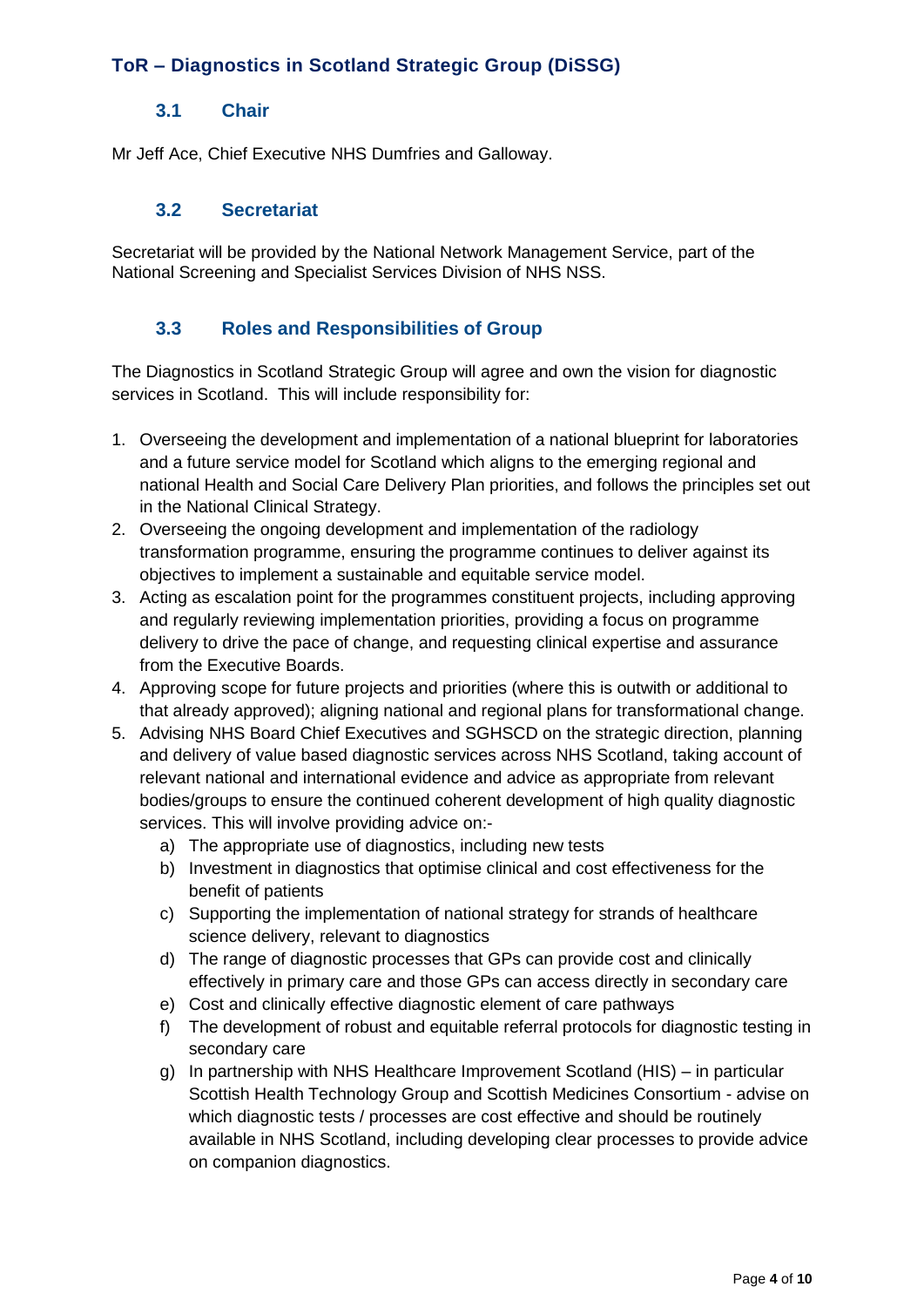- 6. Approving recommendations on the data requirements for operational management and strategic planning of diagnostic services to ensure they are fit for purpose, practical and cost effective. This will include:-
	- a) Ongoing development of data marts
	- b) Ensuring robust benchmarking data are available and utilised to enable NHS boards improve quality, productivity and efficiency
- 7. Making recommendations on workforce development and planning, and work in partnership with Scottish Government policy and NHS NES on educational requirements and provision
- 8. Approving the annual workplans of National Managed Diagnostic Networks.
- 9. Acting as escalation point for risks and issues related to diagnostic services.

#### <span id="page-4-0"></span>**4. Membership**

| <b>Name</b>                 | <b>Role</b>                                                   |
|-----------------------------|---------------------------------------------------------------|
| Mr Jeff Ace (Chair)         | <b>Chief Executive</b>                                        |
| Ms Donna Galloway           | <b>Executive Group Laboratories Representative</b>            |
| Mr Michael Conroy /         | Executive Group Imaging Representative(s)                     |
| <b>Mr Clinton Heseltine</b> |                                                               |
| <b>Prof Andrew Reilly</b>   | <b>Executive Group Medical Physics Representative</b>         |
| Mr Adrian Carragher         | <b>Executive Group Physiology Representative</b>              |
| Mr Boyd Peters              | <b>NHS Board Medical Director</b>                             |
| Mr Andrew Bone              | <b>NHS Board Finance Director</b>                             |
| N/A                         | NHS Board eHealth Lead                                        |
| Dr David Stirling           | Director of Healthcare Science                                |
| Mr Michael Lockhart         | <b>Consultant Microbiologist</b>                              |
| Mrs Susan Walker            | Partnership Representative                                    |
| Ms Roseanne McDonald        | National Planning Board Representative                        |
| Mr Jim Cannon               | <b>Regional Planning Representative</b>                       |
| <b>Ms Catherine Ross</b>    | <b>Chief Healthcare Science Officer</b>                       |
| Ms Carolyn McDonald         | <b>Chief Healthcare Science Officer</b>                       |
| Mrs Sarah Ogilvie           | Policy Lead - Strategic Planning and Clinical Priorities Team |
| Mr Jonathan Cameron         | Policy Lead - Digital Health and Care Team                    |
| Ms Susi Buchanan            | Specialist Service and Commissioning, NSD Director            |
| Mrs Liz Blackman            | Senior Programme Manager, MDN's                               |
| Mrs Jill Patte              | Programme Director, SRTP                                      |
| Dr Hamish McRitchie         | <b>Clinical Director, SRTP</b>                                |

### <span id="page-4-1"></span>**5. Frequency of meetings**

 Meetings will take place approximately every 12 weeks, or as required. Meetings will be well time-tabled in advance.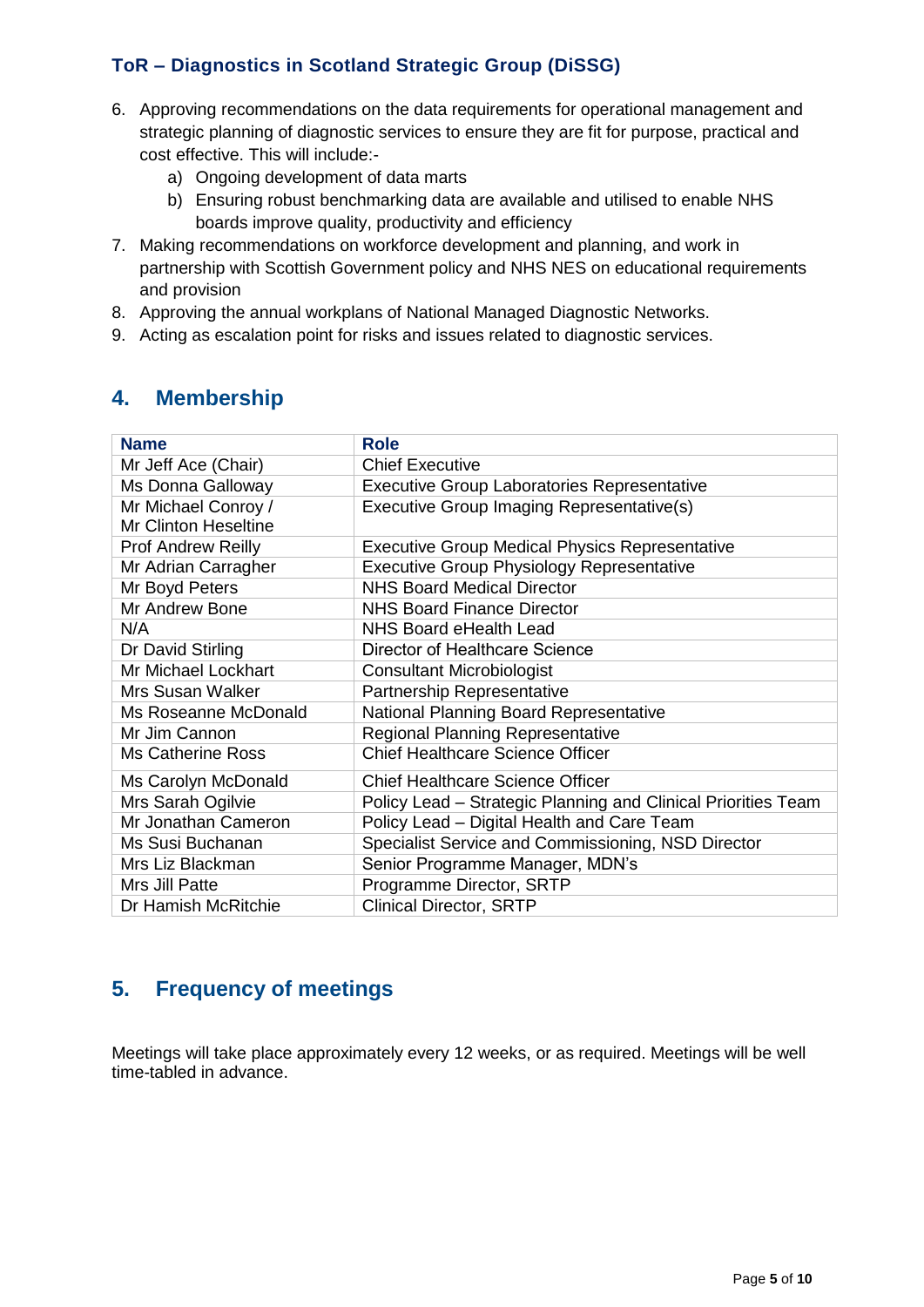#### **6. Conduct of meetings**

<span id="page-5-0"></span> Agenda items/papers to be submitted to the secretariat not less than 10 working days before each meeting, to enable Agenda Planning. Items of urgent business arising after this time will be accommodated with the agreement of the meeting.

 Meetings will be formal with an agenda, previous meeting minutes, action log and other appropriate documentation for the meeting taking place circulated one week prior to the meeting via email.

 Items agreed and actions to take place will be clearly documented within the minutes and action log by the Secretariat. The minutes and action log will be approved by the Chair prior to circulation, and circulation will occur within 5 working days of the meeting. Formal sign off of the minutes and action log will be achieved at each subsequent Group meeting. Once formal sign off has been achieved, minutes will be uploaded onto the DiSSG website.

#### <span id="page-5-1"></span>**7. Reporting**

Reporting to NHS Board Chief Executives.

 The DiSSG is directly accountable to Chief Executives with a clear route to the new National Planning Board to support key planning decisions and a link to the Enabling Technology Board.

#### <span id="page-5-2"></span>**8. Quorum**

 There will be an expectation for members to attend meetings or send a named deputy who can make decisions on their behalf.

 The DiSSG will be considered to be quorate if eight members are in attendance. In meetings at which a quorum is present, any motions will be adopted on a simple majority basis.

 A meeting which starts with a quorum present will be deemed to have a continuing quorum should members depart, although the remaining members may choose to adjourn the meeting. Should the meeting continue, any decisions agreed after the loss of quorum would be subject to ratification at the next meeting

#### <span id="page-5-3"></span>**9. Voting**

 In meetings at which a quorum is present, any motions will be adopted on a simple majority basis. In the case of a tie vote, the Group Chair has the deciding vote.

#### <span id="page-5-4"></span>**10. Meeting location**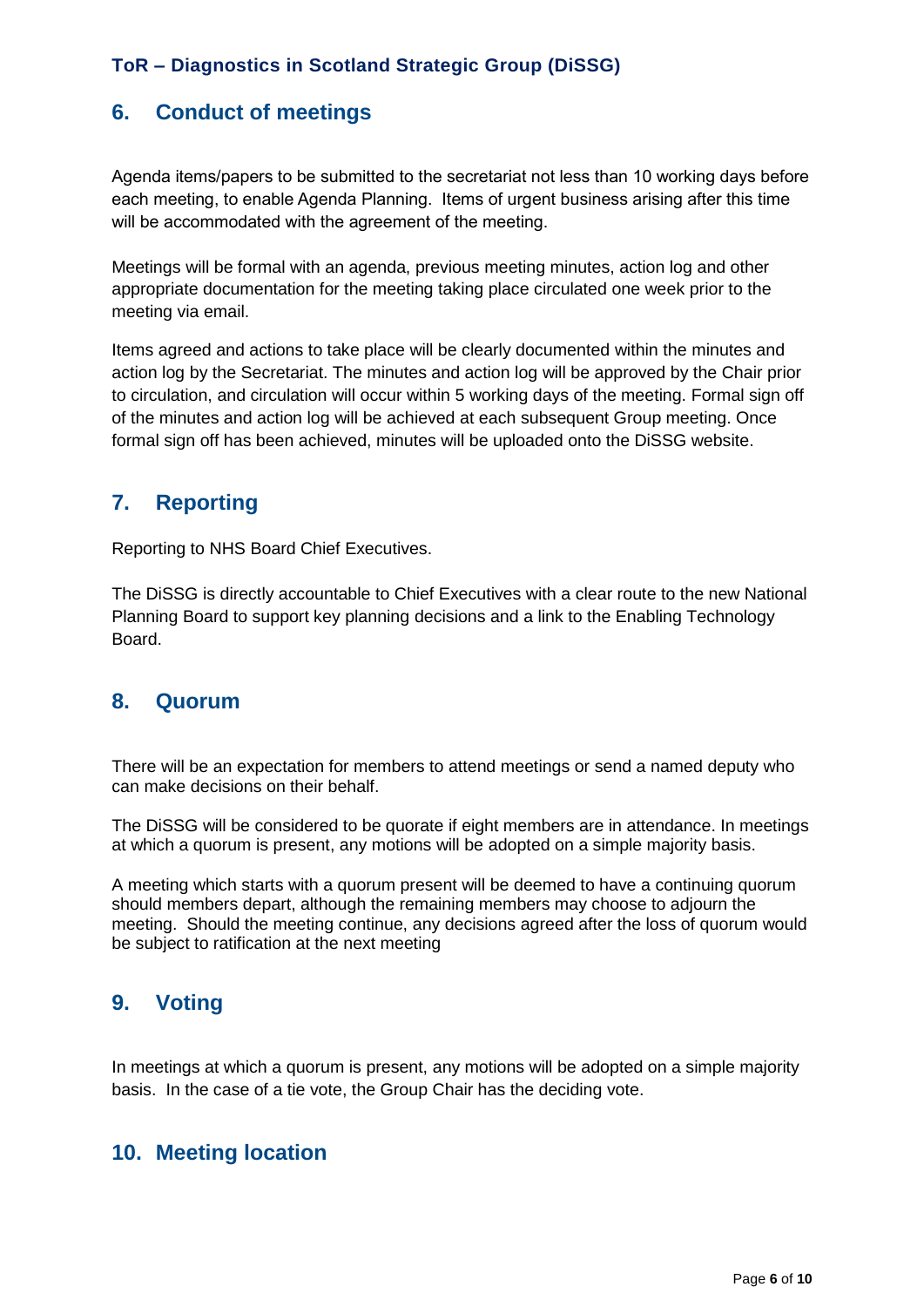The location of the meetings will be chosen by the members of the Group. Appropriate technology solutions will be made available, such as videoconferencing and MS Teams.

#### <span id="page-6-0"></span>**11. Involvement and Engagement**

 The Board is responsible for ensuring that appropriate involvement and engagement takes place. This includes public, patient and service user involvement informing key pieces of work as required.

### <span id="page-6-1"></span>**12. Terms of Reference Review**

The Group will review its Terms of Reference on an annual basis. Next review due June 2021.

Terms of Reference Agreed: DiSSG

Date: 3<sup>rd</sup> July 2020 (Membership updated 5<sup>th</sup> October 2021)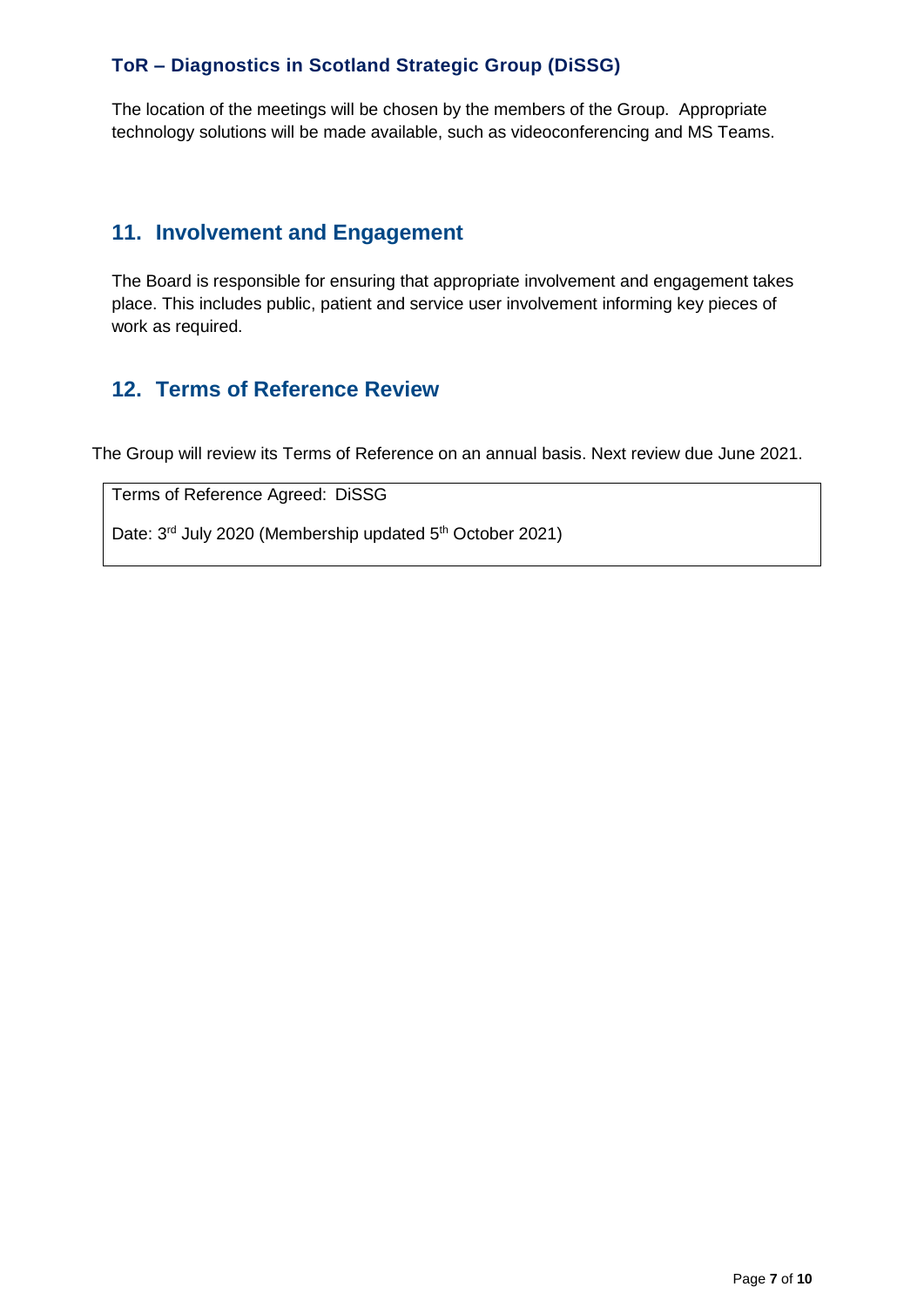### **Appendix A: Decision Making**

<span id="page-7-0"></span> The following diagram outlines how it is anticipated escalation will work within the new structure, including some worked examples.

| Group       | <b>Topic</b>                                    | <b>Examples</b>                                                                                                 |
|-------------|-------------------------------------------------|-----------------------------------------------------------------------------------------------------------------|
| Diagnostics | Approve Business Cases prior                    | Business Cases for CEs, DoFs, SG                                                                                |
| in Scotland | to submission to major groups                   |                                                                                                                 |
| Strategic   | Approve major deviations from                   | Approve a new workstream, agree cessation                                                                       |
| Group       | agreed work plans                               | of a pre-agreed workstream                                                                                      |
|             | <b>Escalation point for Executive</b>           | Where there is:                                                                                                 |
|             | Groups                                          | • Difficulty progressing agreed action and this<br>cannot be resolved by the relevant<br><b>Executive Group</b> |
|             |                                                 | • Significant impact on agreed deliverables                                                                     |
|             |                                                 | · Major implication for the patient experience                                                                  |
|             |                                                 | . The predicted impact of the risk is above 20                                                                  |
|             | Approve and progress<br>guidance from Executive | • Appropriate tests or imaging interventions<br>to be undertaken                                                |
|             | Groups on appropriate testing                   | • Advice on introduction of new tests                                                                           |
|             | and imaging interventions                       | • Appropriate test requestors                                                                                   |
| Executive   | Escalation point for                            | Where there is difficulty progressing agreed                                                                    |
| Groups      | programmes/networks                             | action                                                                                                          |
|             | Manage spending within set                      | Flexing spend across programmes as                                                                              |
|             | tolerance levels for                            | required to meet emerging needs, viring                                                                         |
|             | programmes                                      | additional budget within pre-agreed limits                                                                      |
|             | Management of risk within                       | Programmes and networks will highlight risks                                                                    |
|             | agreed limits                                   | with a rating above 12 for oversight of risk<br>management plans                                                |
|             | Making recommendations for                      | • Benchmarking, datamarts.                                                                                      |
|             | operational management and                      | • Work delegated to programmes and                                                                              |
|             | strategic planning of diagnostic                | networks for action                                                                                             |
|             | services based on data                          | • Atlas of Variation                                                                                            |
|             | provided.                                       |                                                                                                                 |
|             | Ensuring data work will meet                    |                                                                                                                 |
|             | operational and strategic                       |                                                                                                                 |
|             | requirements.                                   |                                                                                                                 |